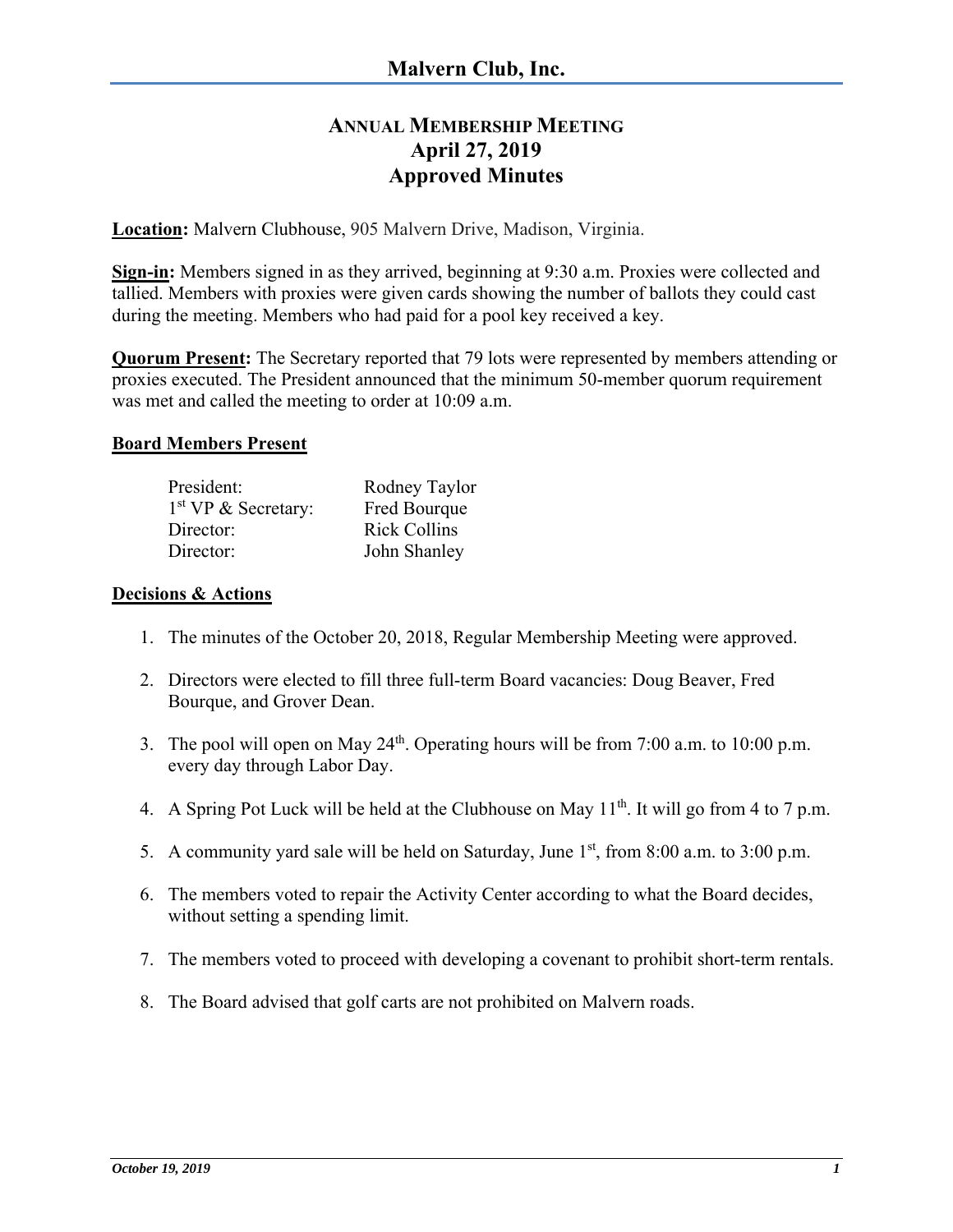# **Committee Reports**

**President.** Rodney opened the meeting. He said the membership meetings held twice a year are for the association members to tell the Board of Directors what the members want the association to do. He said the Board does not have information that the members don't have. The one exception is information regarding a member's association status, which is not to be disclosed to anyone other than that member and the Board. He encouraged the members to volunteer and to attend Board meetings to voice their opinions.

**Treasurer.** Fred reported that Diana had purchased two certificates of deposit for \$100,000 each earning 3% per annum. This was money that was in a money market account earning 0.25%. The CDs will earn about \$500 per month rather than \$500 per year, as before. Rodney commended Diana for taking the initiative to do that, then reported her report of the association's financial status as of April 11, 2019. We currently have \$198,604.61 in our Operating Funds accounts and \$256,039.19 in our Reserve Funds accounts, for a total of \$454,643.80 on hand.

**Architecture.** Fred said properties are being bought and sold in Malvern at an accelerated pace and that property values seem to be rising over the past several years.

**Clubhouse & Pool.** Fred said that repairs were made to the Clubhouse heat pump, which is now working well and not making noise. The work to get the pool ready for the summer began the first week of April. He said the pool looks much better than it did last year at this time. It is clear and sparkly, but still cold. The pool will open on May 24<sup>th</sup>, which is the last day of school in Madison County. It will be open daily from 7:00 a.m. to 10:00 p.m. through Labor Day.

Lake & Grounds. Rick said he ordered the carp to take care of the grass problem in the lake. The carp will be delivered on May  $2<sup>nd</sup>$ . He plans to put in a barrier at the spillway end to prevent the fish from escaping into Dark Run. The carp cost \$25-\$30 each. Richard Hinz, who lives on that end of the lake, said he's seen blowing grass clippings collecting in the lake and at the spillway. Rick asked that members on the lake lots be careful to mow so that the clippings are ejected away from the lake. Fred asked Rick to tell the MSL people not to blow grass clippings into the pool. Rick said there is no news on the emergency drawdown system at the dam. Rick thanked Debra and Grover Dean and Don Nicholson for beautifying the entrance. It looks great. He asked that members let him know when they see lights out after dark at the mailbox area so he can replace burnt-out bulbs. He also asked that members trim their trees and bushes back 6 to 8 feet from the road pavement and 12 to 15 feet above the pavement. This is the clearance required for firetrucks and other large emergency vehicles. The Clubhouse dock needs new decking. Rick asked for volunteers to help with that.

**Roads.** Rodney said TJ said that the patch at the entrance is rough and the paving contractor will redo it. Rodney said TJ is leaving the Board after 6 years, so we will likely have a new Roads Committee chair. Rodney asked anyone who knows about road maintenance to please volunteer for that committee.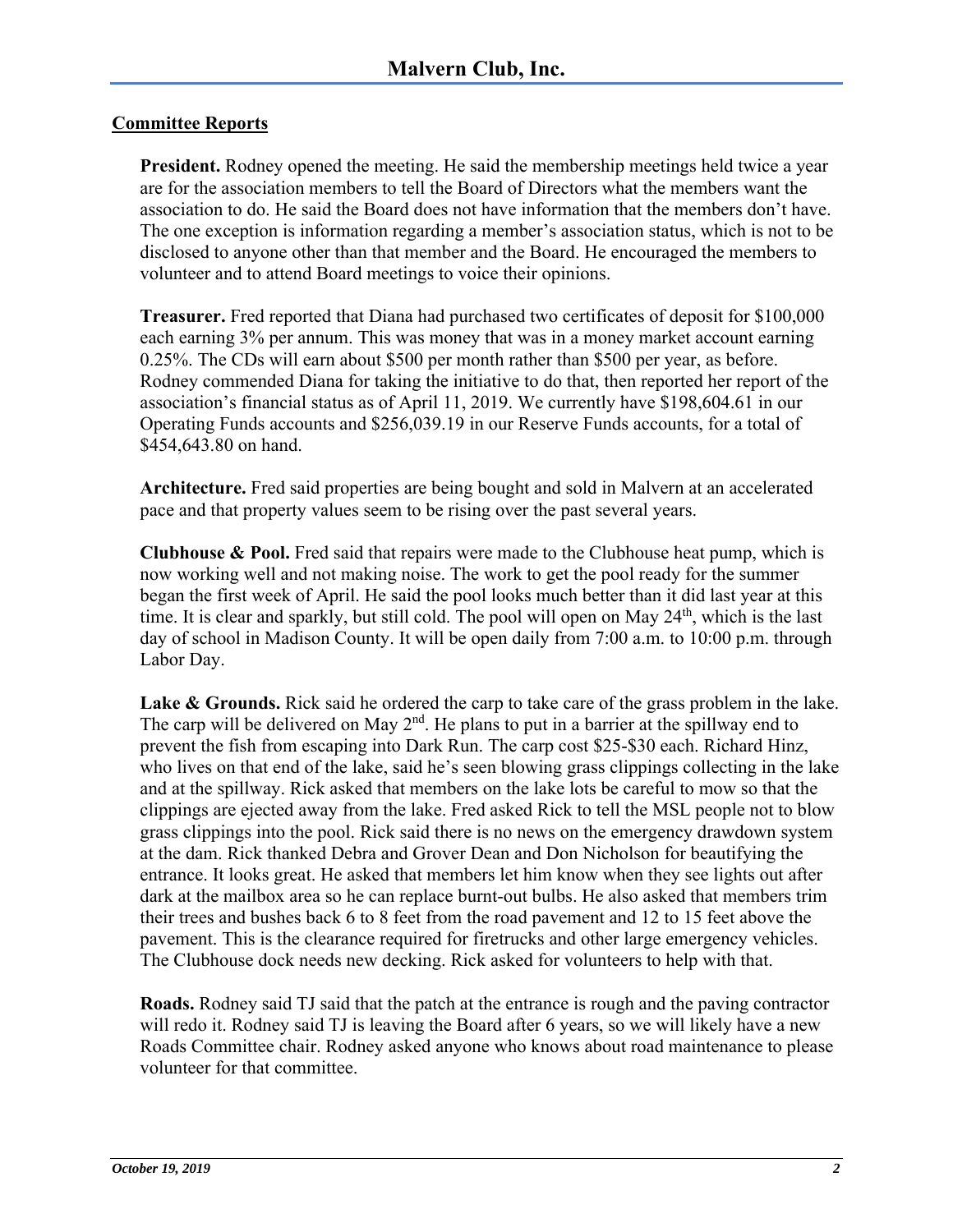**Social Events**. Fred said Diana has planned a Spring Pot Luck at the Clubhouse on May 11<sup>th</sup>. It will go from 4 to 7 p.m. and will be open to all Malvern members and their families.

**Firewise.** Susan Korfanty encouraged members to participate in the revived Firewise Program. She showed the logs, posted on the Malvern website, that members can use to keep track of the hours expended and expenses incurred mowing, trimming, dead-tree clearing, underbrush removal, and other fire-prevention activities. She said she would announce the date for the chipper when she has it scheduled. She said there is information on Firewise on the Malvern website.

**Yard Sale.** Rodney said Ellie Tarbous is planning a community yard sale on Saturday, June 1<sup>st</sup>, from 8:00 to 3:00. Contact Ellie to participate.

**Trash Pickup.** Fred said Nancy Negron is planning a spring pickup, dates not yet set. Malvern has accepted responsibility for a 2-mile stretch of Oak Park Road, from the Dark Run bridge south to Carpenter's Mill. Contact Nancy to participate.

# **Board of Directors Election**

Rodney said there are three seats to be filled: Fred's, TJ's, and Jason Woodward's. TJ has reached the 6-year limit for continuous Board service; and Jason is unable to continue due to his work schedule. Rodney cautioned people coming onto the Board that the Board is not the place to try to accomplish something personal. Everything the Board does is according to the Bylaws, the Deed of Dedication (covenants), and the Virginia Property Owners Association Act. He said the rules in place in the community are not arbitrary; they are in each property owner's deed, and we all agreed to abide by those rules when we bought our properties. The Board's responsibility is to manage the affairs of the association. If the members want to change a rule, they can do so by amending the covenants, which takes a two-thirds vote of all lots. Six members have agreed to serve if elected: Fred, Doug and Carol Beaver, Grover Dean, Don Nicholson, and Tanya Klemick. Each, in turn, made a statement; and the vote was then taken by secret written ballot.

# **Old Business**

**Activity Center.** Rodney reminded everyone that the Activity Center is now available for member activities. Members in good standing may reserve the facility at no charge. To make reservations, contact Fred at 540.738.2200. Rodney said that some members have requested that the flooring in the big room be replaced. After discussion, Bud Kreh moved to repair the Activity Center according to what the Board decides, without setting a spending limit. The motion carried unanimously on a voice vote.

**Boat Rack.** Rodney described several options for installing a new boat rack somewhere near the lake. He said none of the options are cost-effective. There was no motion to continue exploring this initiative.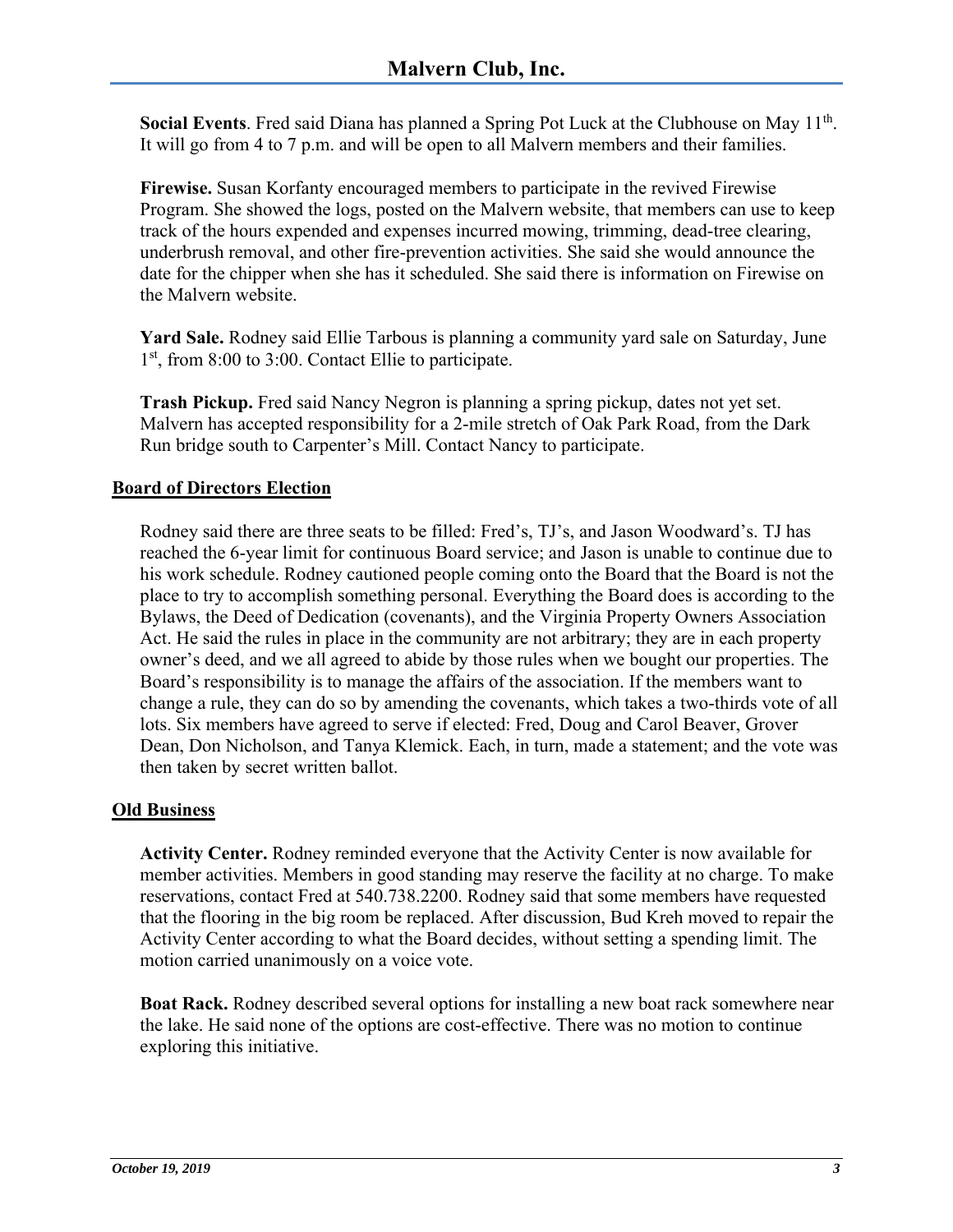**Escape Route.** John said he has been researching the possibility of establishing a second exit at the end of Aroda Road. He is trying to determine whether VDOT still has a right-of-way through the adjacent external property. So far, he doesn't have an answer. Rodney said another option would be along Surrey Court. Those lots back up to a field that connects to a private driveway that connects to a state-maintained road that leads out to Elly Road. He said it would take a complicated legal arrangement involving several external property owners and would require the services of the association's attorney. He cautioned that legal services are expensive, and the Board would not engage with our attorney of record until the membership had expressed a willingness to expend the effort and spend the money. He said the Board is not equipped to take this on but that a member or group of members could form a committee to research this option. There was no motion to continue this initiative at this time.

# **New Business**

**Reserve Study/5-Year Plan.** Rodney thanked Ed Johnson and the Reserve Study Committee for their work. The documents are viewable on the Malvern website. He then described the paving plan that is at the heart of the study and explains the need for periodic dues increases. He said the plan includes a \$25 dues increase in 2020 to help pay for repaving Malvern Drive and Covered Bridge up to Powderhorn. Then in 2024 another \$25 increase would help pay for paving the rest of Covered Bridge, Liberty Lane, and Ashlawn. That way, in 5 years (2020-2024) we would have new paving for 85 to 90 percent of the traffic in the community. The Reserve Study and the 5-Year Plan do not require membership approval; they are planning tools the Board uses to develop budgets for short- and long-term requirements.

**Short-term Rentals.** Rodney talked about potential Airbnb activity in Malvern. He said other HOAs in Madison County have contacted him to see if Malvern had a policy, which they would like to copy, to prohibit short-term rentals, which have become a concern, not just in our area but across the country. We don't have such a policy, but Rodney said we might consider having one. After discussion, Susan Korfanty moved to proceed with developing a covenant to prohibit short-term rentals; Lore Bourque seconded. Rodney reminded the members that this covenant would require the agreement of two-thirds of the community, or 156 lots. He said the development activity would take time, requiring research and legal counsel. He said the vote itself would have to be written but that it could be done over several months. Carol Beaver volunteered to be on a committee to work on this. The motion carried on a voice vote.

# **Open Forum**

**Golf Carts.** Tammy Bionelli asked whether golf carts are permitted on Malvern roads. Grover Dean said that they would have been prohibited under the old, rescinded ordinance permitting the Sheriff to patrol Malvern. As a private community with its own roads, however, golf carts are not prohibited by the State. Rodney said there is nothing in the covenants prohibiting them.